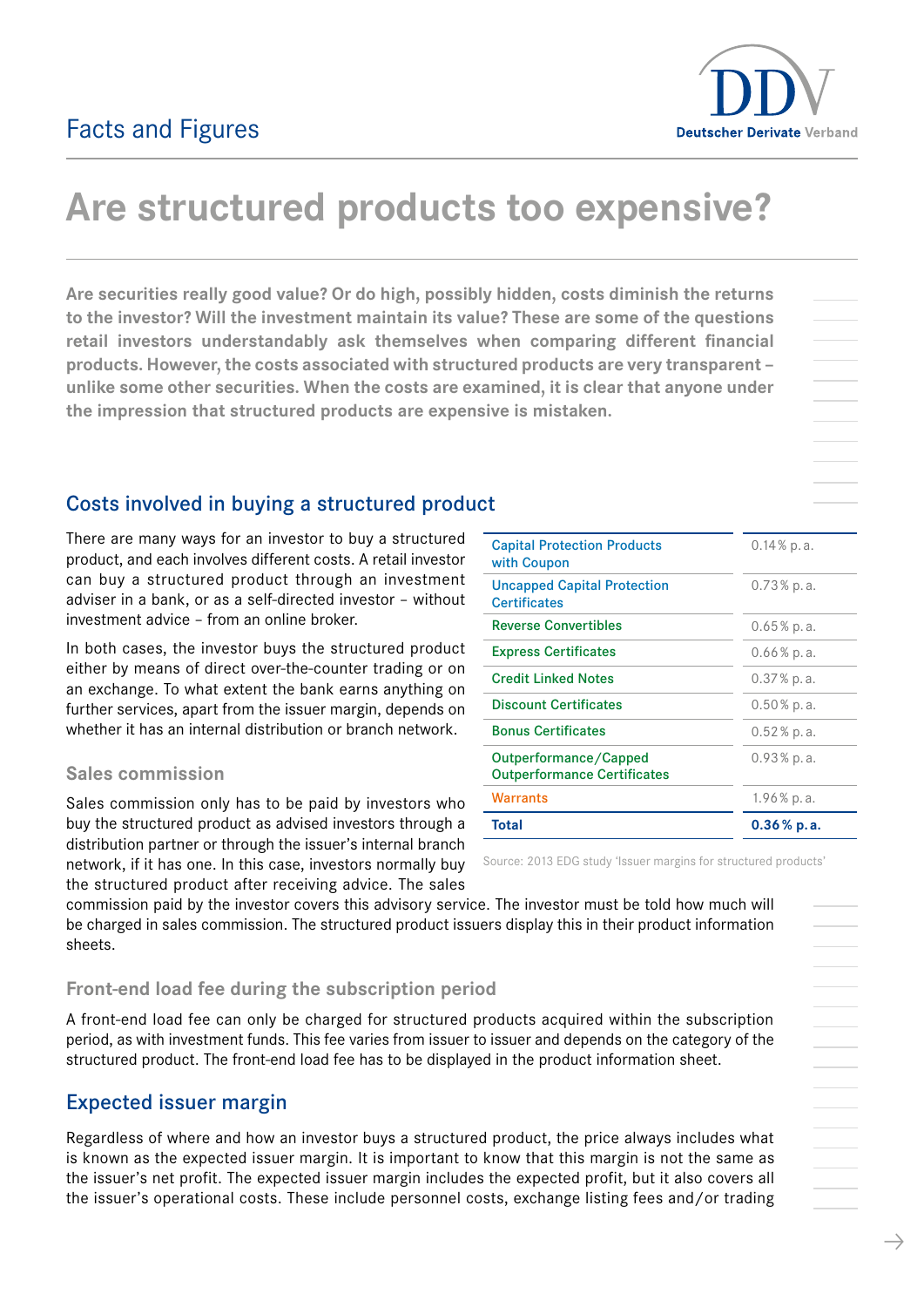

# Facts and Figures

system expenses. Incidentally, the reason it is called the 'expected' issuer margin is that the amount is not certain at the time of the sale and is only based on estimates, owing to unpredictable market events. This is just the same as in other areas of business: an airline selling tickets today for flights next summer does not know either the future price of aviation fuel or what the terms of the next wage agreement will be. Nevertheless, it charges a price for a ticket, based on certain assumptions, that takes into account the expected costs and profits. For a long time there was no reliable information on the margins of structured product issuers. For this reason, in November 2013 the European Derivatives Group (EDG) conducted an academic study in which the issuer margins of nine categories of structured products were calculated. The study found that the average expected issuer margin was 0.36 percent per annum – much smaller than widely assumed. This is in spite of the fact that the margin includes all the operational costs of the issuer. The reason for this is obvious: more than 30 issuers are offering structured products on the German market. This means issuers face tough competition for individual retail investors.

 $\rightarrow$  [To EDG study: 'Issuer margins for structured products'](http://derivateverband.de/ENG/Publications/StudiesAndReports)

## Cost transparency for structured products investors

With every financial product, the expected return is undoubtedly one of the chief buying criteria. However, by displaying the costs, issuers can offer investors an additional guide. For this reason the DDV members agreed to include the issuer estimated value (IEV) in the product information sheets relating to their investment products with effect from May 2014. The IEV is shown either as a percentage or in euro.

Investors interested in finding out the expected issuer margin for a structured product can easily calculate it by simply subtracting from the price of the structured product the IEV and, where applicable, the sales commission, which is also displayed.

# Costs incurred in trading on the secondary market

### Bid-ask spread

Retail investors wishing to buy a structured product after the subscription period or to sell it before maturity, either on an exchange or directly over the counter, can find out the value of the structured product at any time during exchange trading hours. The Stuttgart and Frankfurt Exchanges publish and update every second the buy and sell prices of all structured products listed on the exchanges. The issuers also continuously quote bid and ask prices at which trading is possible in over-the-counter trading. The bid price is always equal to the selling price and the ask price is equivalent to the buying price of a structured product. As a rule, the ask prices are higher than the bid prices, as with equities or exchange-traded funds (ETFs). As a hypothetical example, if an investor were to buy and sell a structured product simultaneously, he or she would make a loss equal to the difference between the bid and ask prices. This difference is termed the bid-ask spread. This is a kind of fee charged by the issuer for its hedging costs and for facilitating continuous trading of structured products. In general these spreads are very small. Some products, such as Tracker Certificates, are even traded without a bid-ask spread.

### Exchange fees, transaction costs and securities account charges

All investors, whether advised or self-directed, need a securities account with a bank or an online broker for every financial instrument they buy. This means they incur securities account fees in addition to the transaction costs for buying and selling any type of security. If a retail investor or an adviser acting on behalf of a customer acquires the structured product on an exchange rather than directly through